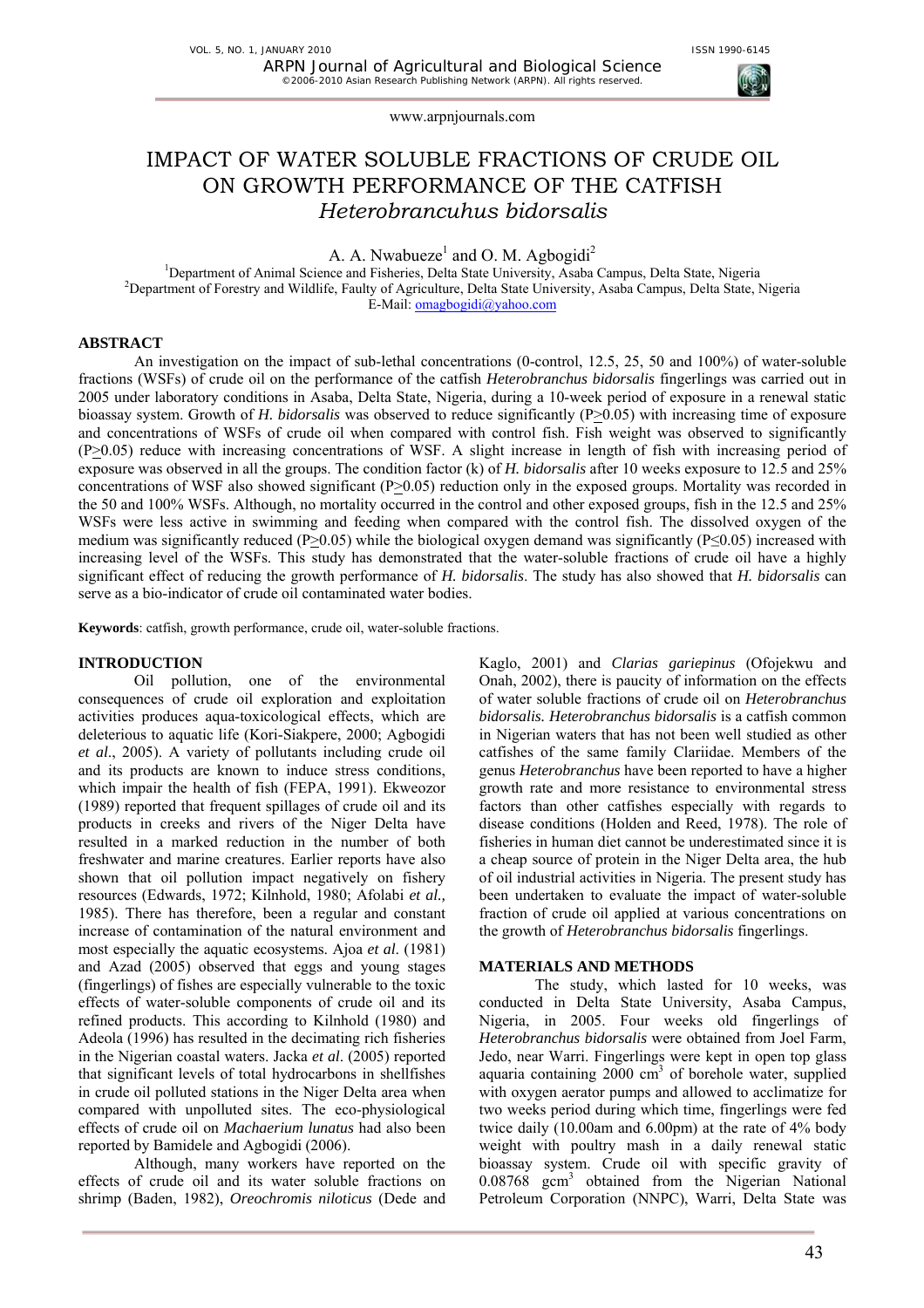

#### www.arpnjournals.com

used. Water-soluble fractions (WSFs) were prepared following the procedure of Afolabi *et al*. (1985). Briefly, 500cm<sup>3</sup> of crude oil was slowly mixed with 1,500cm<sup>3</sup> of borehole water in  $2000 \text{ cm}^3$  borosilicate screw capped conical flask. A Gallenkamp orbital magnetic stirrer with capacity for twenty-four flasks was used. The flask was supplied with 7/1cm magnetic rod and the speed of the stirrer was set at number 7. Each crude oil/water mixture was shaken for 24 hours at room temperature as recommended by Boyd and Lichthoppler (1970). After 24 hours of shaking, the mixture was allowed to stand for a minimum of three hours to obtain clear interphase between oil and water. The oily component was decanted and the mixture was then poured into a glass stopper separating funnel and allowed to settle over night after which most of the oil droplets in the WSF would have settled in the upper layer and only pure and clear WSFs was obtained at the lower part of the separating funnel. The WSFs were siphoned into dark coloured screw-capped Winchester bottles. The WSFs, which was collected is the stock or 100 % WSF. The stock was then diluted with borehole water serially to give 50, 25 and 12.5% strength WSF and stored in screw-capped bottles. The hydrogen ion concentration (pH) was adjusted to 6.5.

The experiment was laid out in a randomized complete block design (RCBD) with five treatments (0% control, 12.5, 25, 50 and 100% WSFs) and weekly exposure time. The experiment was replicated three times. 700 cm3 of each diluted WSF including the stock was poured into the different aquaria into which ten fingerlings, each of *H. bidorsalis* with mean weight of  $1.22+0.05g$  and mean total length of  $4.86+0.5$  cm were introduced. Daily renewal of the WSFs was done and weekly measurements of growth parameters including weight and total length of fish were taken. Water quality parameters of the WSFs like temperature, dissolved oxygen and biological oxygen demand were determined using the method of APHA (1985). Data obtained were subjected to analysis of variance  $(ANOVA)$  at  $P<0.05$ level of significance. While the significant means were

separated with the Duncan's multiple range test (DMRT) using SAS (1996).

## **RESULTS**

Growth of *H. bidorsalis* was observed to reduce with increasing time of exposure and concentration of WSFs of crude oil when compared with control fish. Weekly measurements of fish weight, total length and condition factor (K) of fish are presented in Table-1. Fish weight was observed to significantly  $(P>0.05)$  reduce with increasing concentration of WSFs. A slight increase in length of fish with increasing period of exposure was observed in all the groups. The condition factor (K) of *H. bidorsalis* after 10 weeks exposure to 0, 12.50 and 25% concentrations of WSF also showed that growth was significantly (P>0.05) reduced only in the exposed groups. Test fish in the 50 and 100% WSFs did not survive beyond the second week of the experiment. Fish in these concentrations of WSF were observed to be weak, shrunk in appearance and unable to feed as evident from the larger amount of uneaten food observed in the aquaria during daily renewal of WSFs. Swimming activity was also reduced and fish were found to stay close together at one corner of each aquarium. Mortality was first recorded on the third and fifth day of exposure of fish in the 100 and 50% concentrations of WSFs respectively. Figure-1 shows the mortality curves of the fish in the 100 and 50% WSFs. There was no mortality in the control and other exposed groups (12.5 and 25%) throughout the experimental period. Although, no death occurred, fish in the 12.5 and 25% WSFs appeared to be less active in swimming and feeding when compared with the control fish. The values of dissolved oxygen were significantly (P>0.05) lowered in the various WSFs when compared with control. Biological oxygen demand was observed to increase with increasing concentration of WSFs of crude oil. Temperature and pH remained unchanged during the study. Table-2 shows the mean values of water quality parameters during 10 weeks exposure to WSFs of crude oil.

| <b>Concentration</b><br>of WSF $(\%)$ | <b>Initial</b><br>weight<br>(g) | Final<br>weight<br>(g) | Weight<br>gain<br>(g) | <b>Initial</b><br>total<br>length<br>(cm) | Final<br>total<br>length<br>(cm) | <b>Total</b><br>length<br>gain<br>(cm) | <b>Initial</b><br>K | Final<br>K |
|---------------------------------------|---------------------------------|------------------------|-----------------------|-------------------------------------------|----------------------------------|----------------------------------------|---------------------|------------|
| $\theta$                              | $1.25 + 0.02$                   | $8.9 + 0.41$           | 7.64                  | 4.7                                       | 9.1                              | 4.4                                    | 1.2                 | 1.2        |
| 12.5                                  | $1.23 + 0.51$                   | $4.7+0.04$             | 3.47                  | 4.8                                       | 8.3                              | 3.5                                    | 1.1                 | 0.8        |
| 25                                    | $1.27+0.67$                     | $3.0+0.09$             | 1.73                  | 4.7                                       | 7.6                              | 2.9                                    | 1.1                 | 0.7        |
| 50                                    | $1.29 + 0.06$                   | $1.18 + 0.02$          | $-0.11$               | 4.7                                       | 4.7                              | 0.0                                    | 1.2                 | 1.1        |
| 100                                   | $1.28 + 0.01$                   | $1.02+0.13$            | $-0.26$               | 4.8                                       | 4.8                              | 0.0                                    | 1.1                 | 0.9        |

**Table-1**. Mean (+S.E.) growth and condition factor (K) of *H. bidorsalis* exposed to varying concentrations of WSFs for 10 weeks.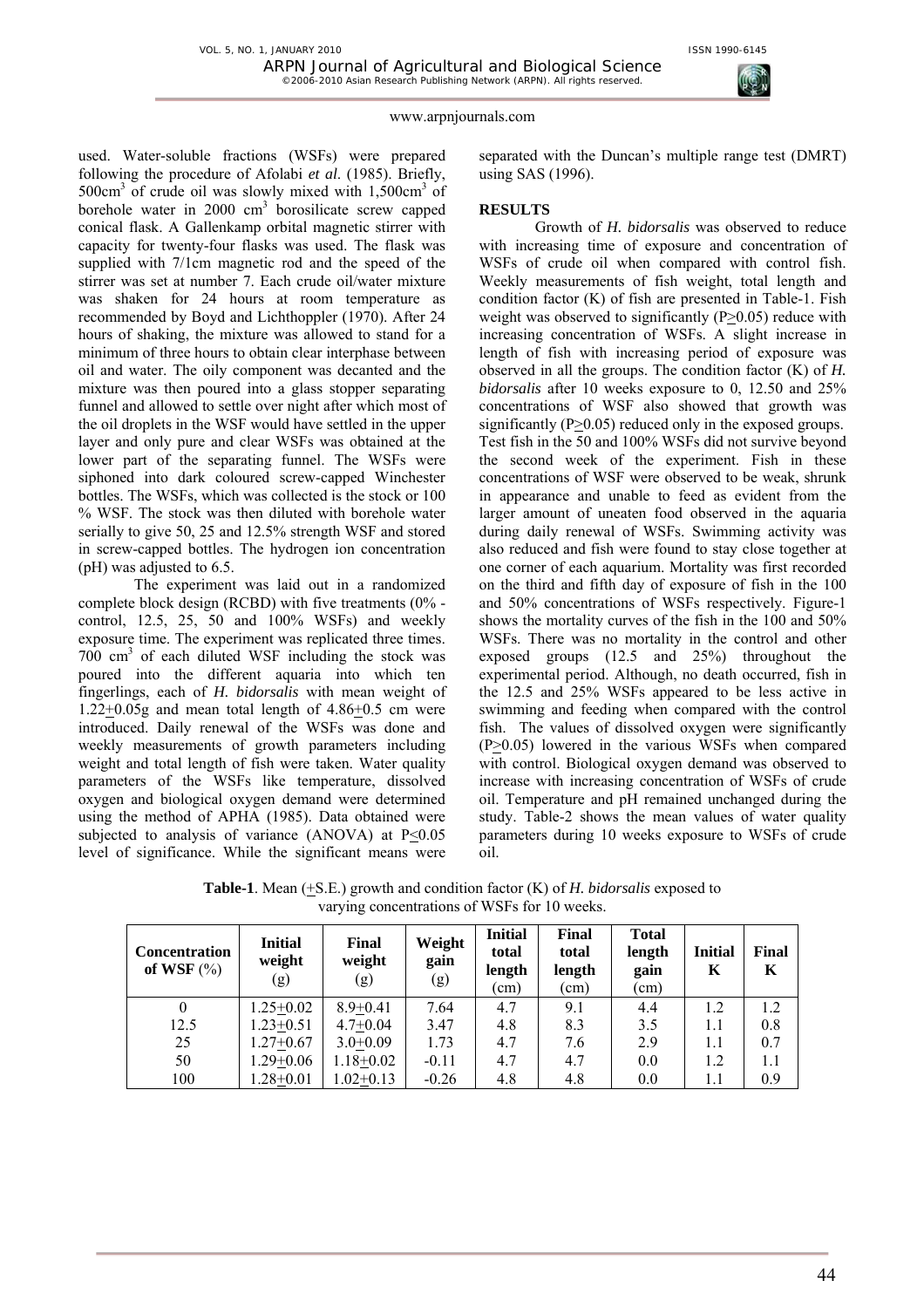



**Figure 1: Mortality curves of** *H. bidorsalis* **in 50% and 100% WSFs of crude**

**Table-2**. Mean value (+SE) of water quality parameter of different WSF of crude oil.

| <b>Concentration</b><br>$%$ WSF | D.O.<br>(mg/litre) | B.O.D<br>(mg/litre) | Temp.<br>$\mathcal{C}$ | pH  |
|---------------------------------|--------------------|---------------------|------------------------|-----|
| 0                               | $7.28 + 0.02$      | $4.79 + 0.04$       | $24.3 + 0.05$          | 6.5 |
| 12.5                            | $6.61+0.04$        | $4.93 + 0.03$       | $24.4 + 0.06$          | 6.5 |
| 25                              | $6.23+0.03$        | $5.42 + 0.03$       | $24.2+0.05$            | 6.5 |
| 50                              | $5.45 + 0.05$      | $5.66 + 0.03$       | $24.3 + 0.03$          | 6.5 |
| 100                             | $3.98 + 0.02$      | $6.71+0.02$         | $24.0+0.07$            | 6.5 |

## **DISCUSSIONS**

The results obtained from this study indicated that WSFs of crude oil had a negative impact on the growth performance of *H. bidorsalis*. Mortality and reduced growth rate were observed when compared with control fish. The condition factor, which is a manifestation of body condition, was found to be significantly ( $P \ge 0.05$ ) lower in fish exposed to higher concentrations of crude oil. According to Bagenel (1978), the condition factor is a length-weight relationship that indicates the well-being of the fish. The lower the condition factor the poorer the growth of the fish. Exposure of fish to water-soluble fractions of crude oil may have resulted in reduced food intake and thus lower body weight. This finding simulates the work of Kicheniuk and Khan (1987) and Kori-Siakpere (2000), who noted that exposure of fish to WSFs of crude oil, can result in reduced feeding and lower body weight which are reflected in a change in the condition factor. The reduced growth performance observed in this study is also supported by the earlier work of Afolabi *et al*

(1985) who also reported that WSFs of crude oil impacted lethargic effects on fish because fish fed less aggressively, moved little and were closely found together. Similarly, Ofojekwu and Onah (2002) reported that fish are known to increase their metabolic rates to metabolize and excrete aromatic hydrocarbons and consequently allocate more energy to homeostatic maintenance than storage, hence a reduction in growth rate.

The observed significant ( $P \ge 0.05$ ) reduction in the values of dissolved oxygen with increasing concentrations of WSFs could be attributed to oxygen stress. The reduced dissolved oxygen content of the WSFs with higher concentration may have caused stress in the fish resulting in reduced feeding activity and suffocation which eventually may have led to the fish kill. This observation supports earlier reports of Baden (1982) that a corresponding increase in biological oxygen demand and a decrease in dissolved oxygen content are typical of water bodies contaminated with crude oil. Boyd and Lichthoppler (1979) reported that low dissolved oxygen